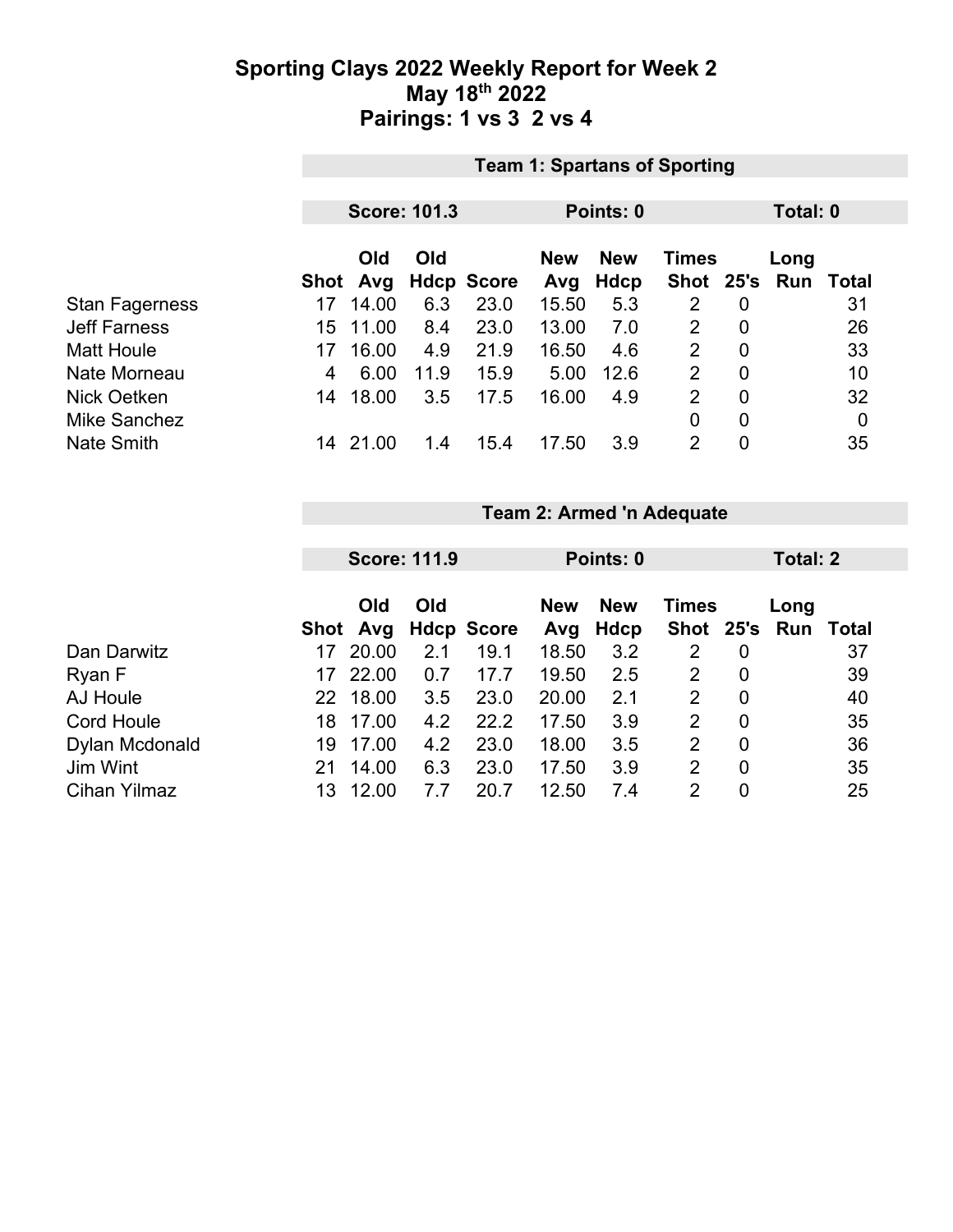### **Sporting Clays 2022 Weekly Report for Week 2 May 18th 2022 Pairings: 1 vs 3 2 vs 4**

|                      | <b>Team 3: RMS Breaking Wind</b> |                     |      |                   |            |            |                |                |      |                  |
|----------------------|----------------------------------|---------------------|------|-------------------|------------|------------|----------------|----------------|------|------------------|
|                      |                                  | <b>Score: 112.7</b> |      |                   |            | Points: 2  | Total: 4       |                |      |                  |
|                      |                                  |                     |      |                   |            |            |                |                |      |                  |
|                      |                                  | Old                 | Old  |                   | <b>New</b> | <b>New</b> | <b>Times</b>   |                | Long |                  |
|                      | Shot                             | Avg                 |      | <b>Hdcp Score</b> | Avg        | Hdcp       | Shot 25's      |                |      | <b>Run Total</b> |
| Sam B                |                                  | 11.00               | 8.4  | 15.4              | 9.00       | 9.8        | 2              | 0              |      | 18               |
| <b>Mike Carlson</b>  | 8                                | 8.00                | 10.5 | 18.5              | 8.00       | 10.5       | $\overline{2}$ | 0              |      | 16               |
| <b>Brent Davis</b>   | 19                               | 18.00               | 3.5  | 22.5              | 18.50      | 3.2        | $\overline{2}$ | 0              |      | 37               |
| <b>Ryan Erickson</b> | 23                               | 17.00               | 4.2  | 23.0              | 20.00      | 2.1        | $\overline{2}$ | 0              |      | 40               |
| <b>Gene Harstad</b>  | 19                               | 19.00               | 2.8  | 21.8              | 19.00      | 2.8        | $\overline{2}$ | $\overline{0}$ |      | 38               |
| Jeff K               | 20                               | 14.00               | 6.3  | 23.0              | 17.00      | 4.2        | $\overline{2}$ | 0              |      | 34               |
| <b>Chuck Quick</b>   | 18                               | 19.00               | 2.8  | 20.8              | 18.50      | 3.2        | $\overline{2}$ | $\overline{0}$ |      | 37               |
| Dave S               | 15                               | 17.00               | 4.2  | 19.2              | 16.00      | 4.9        | $\overline{2}$ | $\Omega$       |      | 32               |
| Dean Schultz         | 14                               | 11.00               | 8.4  | 22.4              | 12.50      | 7.4        | $\overline{2}$ | 0              |      | 25               |
| <b>Bruce Wisner</b>  | 14                               | 12.00               | 7.7  | 21.7              | 13.00      | 7.0        | $\overline{2}$ | 0              |      | 26               |

|                      |      | <b>Score: 113.2</b> |     |                   |            | Points: 2  |                |             |      | Total: 2 |  |
|----------------------|------|---------------------|-----|-------------------|------------|------------|----------------|-------------|------|----------|--|
|                      |      |                     |     |                   |            |            |                |             |      |          |  |
|                      |      | Old                 | Old |                   | <b>New</b> | <b>New</b> | <b>Times</b>   |             | Long |          |  |
|                      | Shot | Avg                 |     | <b>Hdcp Score</b> | Avg        | Hdcp       | Shot 25's Run  |             |      | Total    |  |
| Jaime Born           | 12   | 10.00               | 9.1 | 21.1              | 11.00      | 8.4        | $\overline{2}$ | 0           |      | 22       |  |
| Matt Born            | 13.  | 11.00               | 8.4 | 21.4              | 12.00      | 7.7        | 2              | $\mathbf 0$ |      | 24       |  |
| Tim Born             | 15   | 15.00               | 5.6 | 20.6              | 15.00      | 5.6        | 2              | 0           |      | 30       |  |
| <b>Randall Clark</b> | 16   | 11.00               | 8.4 | 23.0              | 13.50      | 6.7        | 2              | $\mathbf 0$ |      | 27       |  |
| Arden Koosmann       | 16   | 13.00               | 7.0 | 23.0              | 14.50      | 6.0        | 2              | $\mathbf 0$ |      | 29       |  |
| <b>Steven Niles</b>  | 18   | 15.00               | 5.6 | 23.0              | 16.50      | 4.6        | 2              | $\mathbf 0$ |      | 33       |  |
| <b>Terry Niles</b>   | 20   | 19.00               | 2.8 | 22.8              | 19.50      | 2.5        | 2              | 0           |      | 39       |  |

**Team 4: Raiders**

Super Shooters: None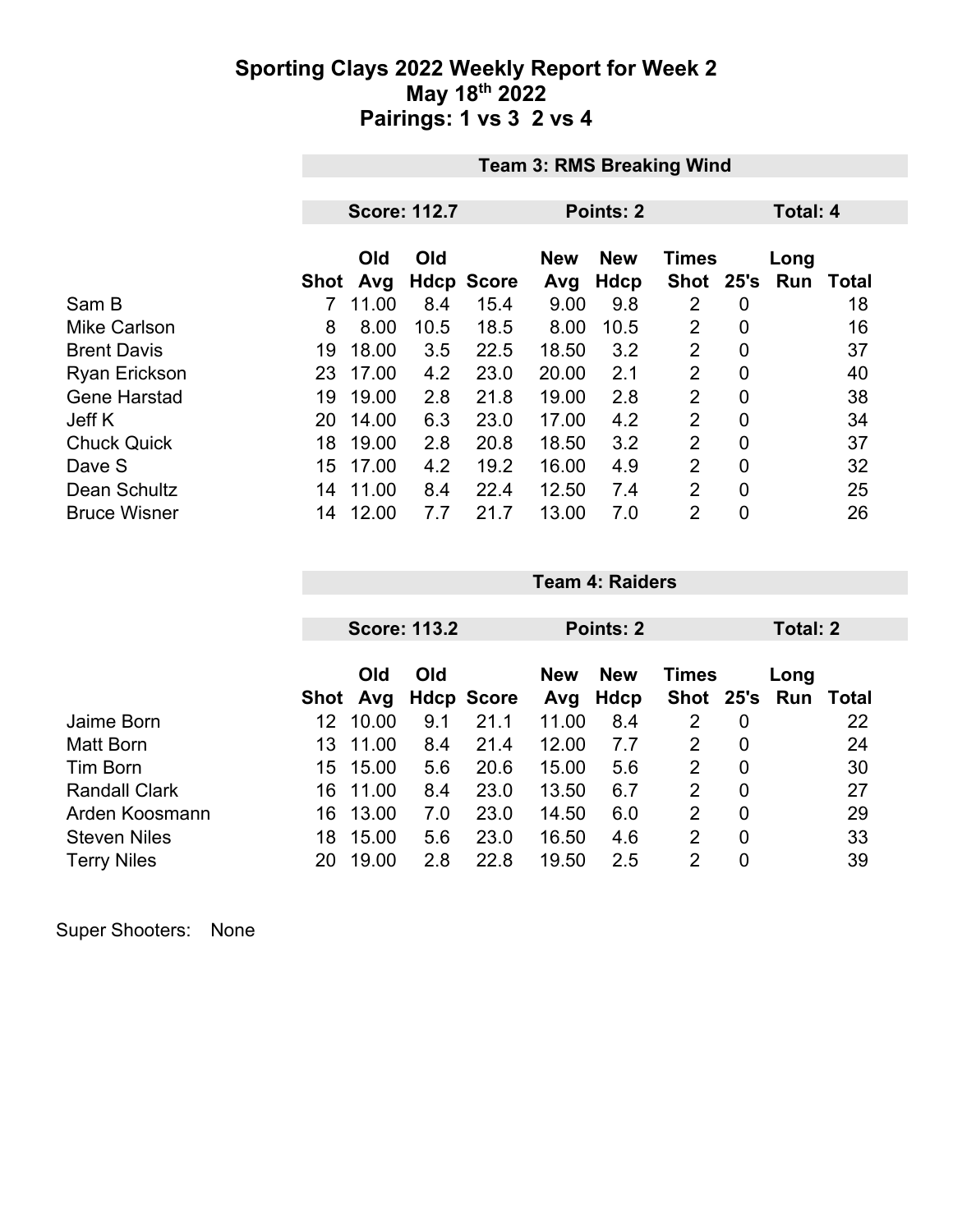## **Sporting Clays 2022 Weekly Report for Week 2 May 18th 2022 Pairings: 1 vs 3 2 vs 4**

## **Sporting Clays 2022 Team Standings through week 2**

| Team 3 | <b>RMS Breaking Wind</b>    | 4.0 |
|--------|-----------------------------|-----|
| Team 4 | <b>Raiders</b>              | 2.0 |
| Team 2 | <b>Armed 'n Adequate</b>    | 2.0 |
| Team 1 | <b>Spartans of Sporting</b> | 0.0 |